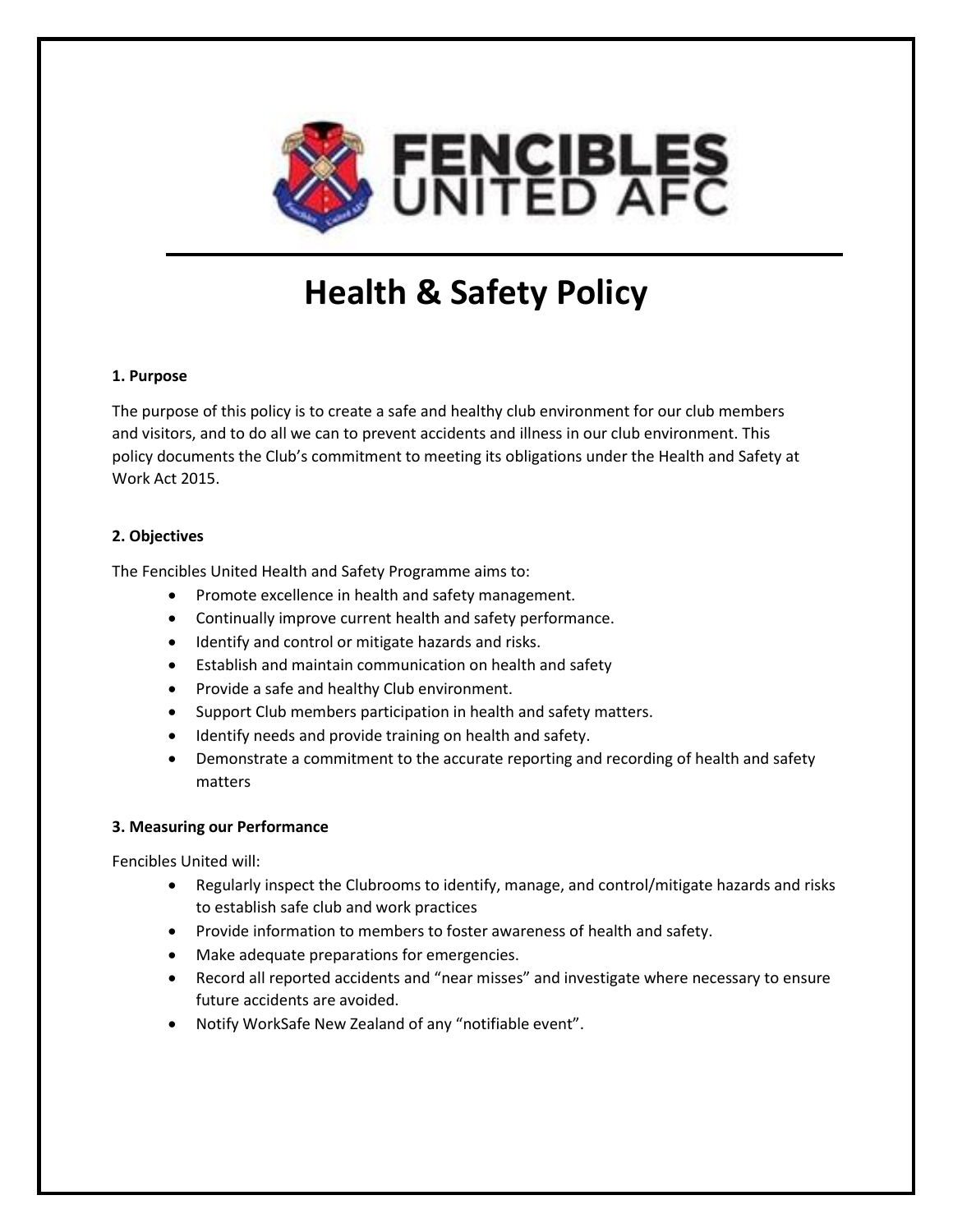## **4. Club Members Responsibilities**

Club members will:

- Contribute to the process of risk identification and as required, assist in the analysis and control of hazards and risks.
- Ensure all known accidents or near misses involving Club members and/or visitors are reported to their Grade Convenor, Players Committee Representative or Fencibles Board member.
- Not undertake any activity which is unsafe.
- Look out for the safety of fellow club members or visitors.
- Observe all safety rules (including warning signs) and risk controls.

## **5. Definitions**

The terms 'workers', 'volunteers', 'volunteer workers', 'PCBU', and others used in this policy have particular meanings in the Health and Safety at Work Act 2015.

## **6. Football Environment**

The Club has different physical environments which pose different hazards, and which are used by people with varying obligations for Fencibles United under the Health and Safety at Work Act 2015:

- 1. The Clubrooms (Riverhills & William Green): used by a wide range of people, included but not limited to workers, volunteers, volunteer workers, contractors, visitors, and Club members.
- 2. Football Pitches and Facilities: including buildings and carparks.
- A key principle of health and safety is that those who are best placed to manage hazards do so. Fencibles United wishes to ensure that the welfare of all members is prioritised. This will involve a diverse range of actions (such as coaches/managers prioritising the welfare of an injured player, or members who respect decisions of match officials at games).
- New Zealand Football and its Federations are accountable for providing a safe playing environment for our players at their grounds.
- Any hazards or health and safety issues identified by Club members or supporters should be notified to the Fencibles Board and Northern Region Football.
- A list of potential risks has been identified and can be found in the Hazard Register located at both Clubrooms (Riverhills & William Green Domain).
- All users of the Clubrooms and Club facilities are responsible for taking care of their own health and safety, as well as complying with all health and safety instructions.

# **7. Accidents/Emergency**

When an accident or near miss occurs, the below steps must be followed.

• Assess the nature of the injury and seek assistance from any medical professionals or qualified first aiders present.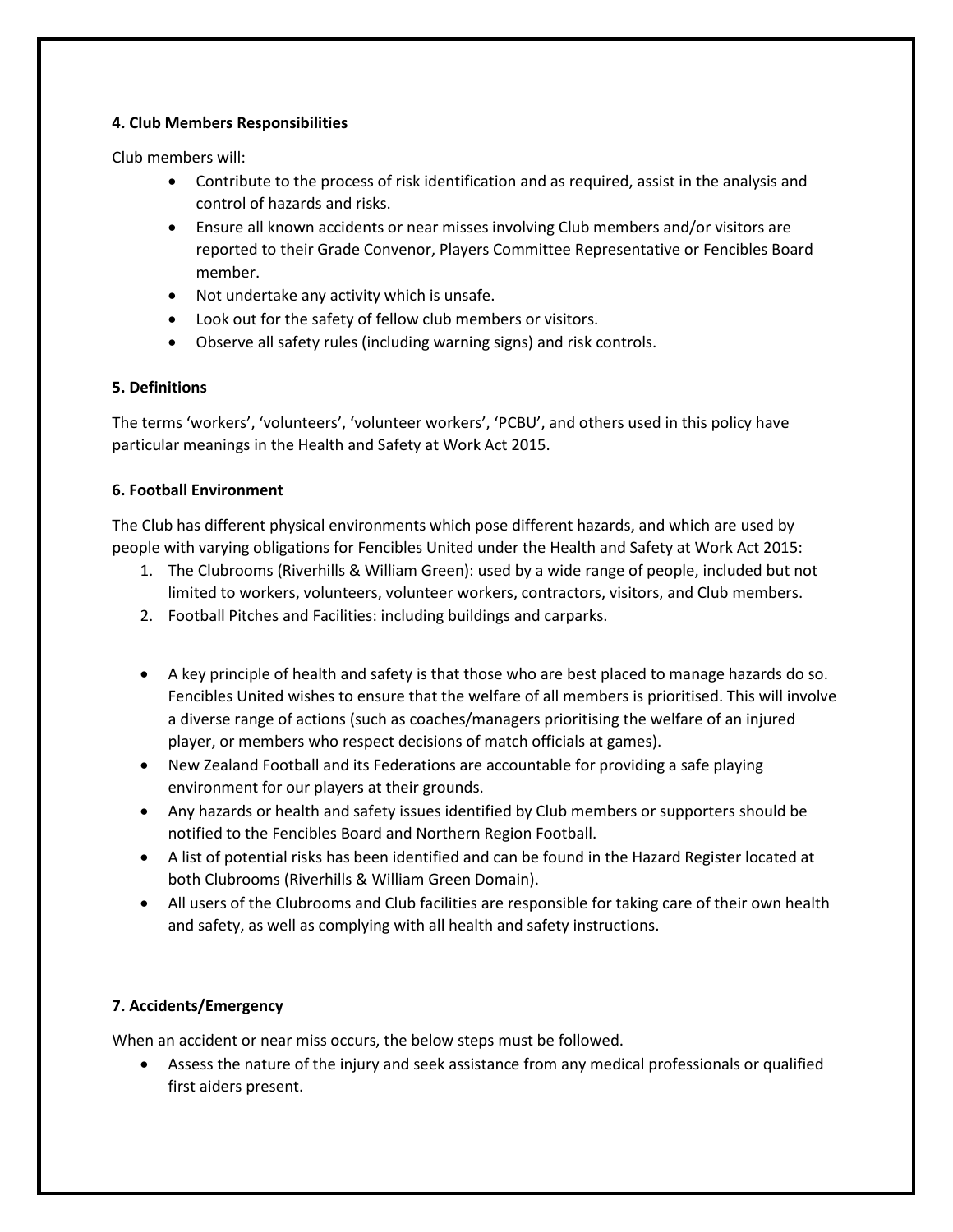- Call 111 for an ambulance if the injury appears serious and seek appropriate medical treatment.
- Do not move the injured person if there are concerns over the nature of the injuries, await professional medical advice.
- If the incident occurs in at Riverhills or William Green Domain Clubrooms there is a first aid kit and an AED on site at each location.
- All accidents or near misses must be reported to the Fencibles Board. The Board will then inform WorkSafe New Zealand if the incident is a 'Notifiable event,' and otherwise review the accident or near miss and take steps to mitigate any risks for future prevention purposes.

## **8. Clubroom Evacuation Procedure**

Evacuation procedures for the Clubrooms are posted on the wall at the Clubrooms entrance. Emergency exit doors have signs above them and are clearly marked.

## **9. Fire Safety**

Fire exit doors are identifiable via signage and are kept clear of obstacles. In the event of a fire:

- If possible, operate the nearest fire alarm
- $\bullet$  Call 111
- Use a fire extinguisher/hose if safe to do so
- Immediately vacate the building via the closest exit
- Make sure any visitors leave the building with you
- Walk, do not run
- Do not return for personal belongings
- Report to the meeting point outside of the clubrooms

## **10. Smoking**

All areas in the Clubrooms are designated non-smoking. Smoking is discouraged anywhere on the premises, although is permitted outside.

## **11. Earthquake Safety**

In the event of an earthquake, move away from windows and anything that could be dangerous if it falls. Find cover under tables or doorways. After the earthquake, if it is safe to do so, evacuate the building and assemble in the carpark area outside the Clubrooms. Check for injuries, hazards, and fires.

## **12. Contractors on Site**

The Club is firmly committed to the provision of a safe and healthy workplace or environment for staff members, contractors, subcontractors, and visitors. The Club will ensure contractors and subcontractors have a safe environment to work and the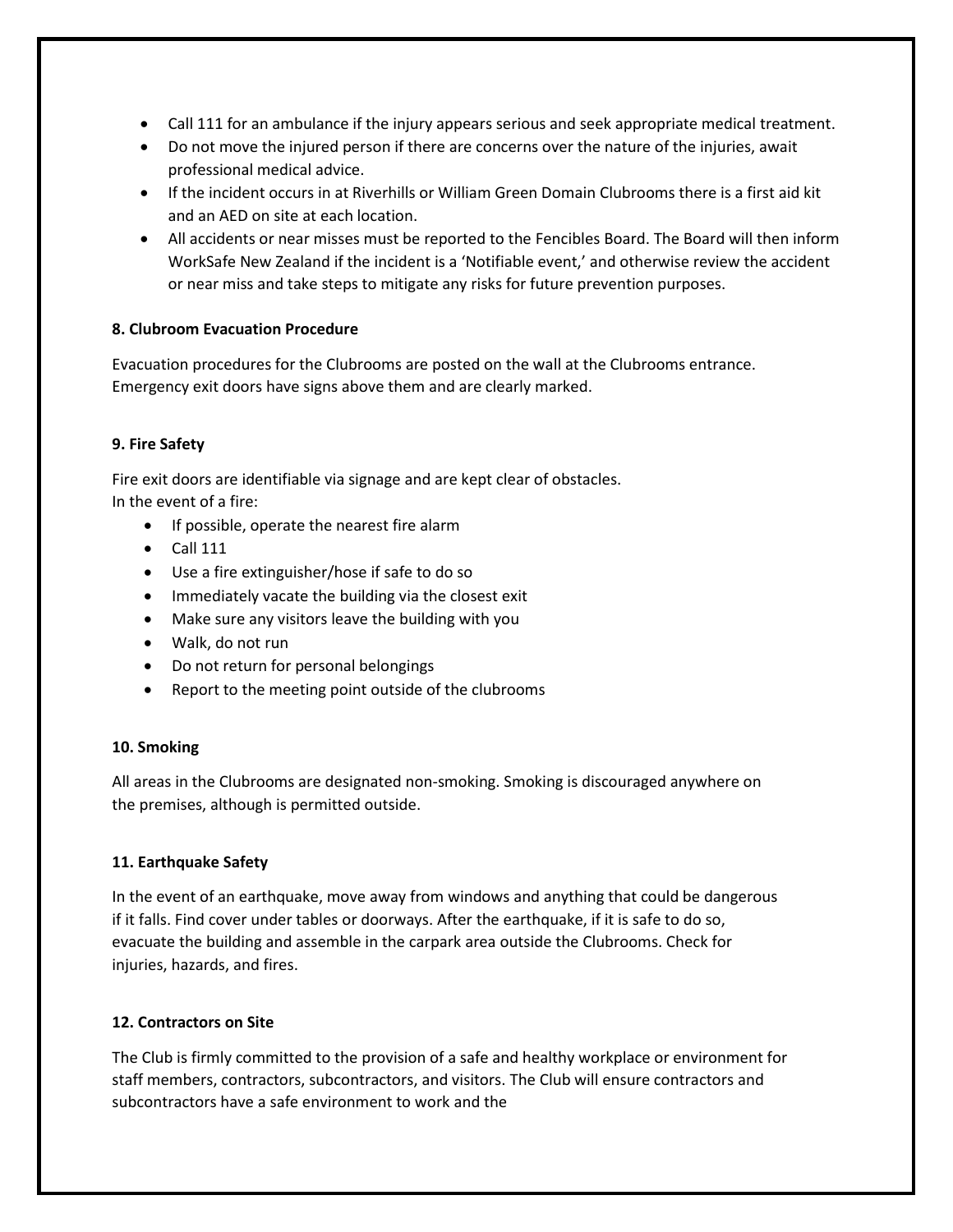contractors and subcontractors will:

- Identify any hazards they will bringing on to the site, and how these will be mitigated.
- Ensure their employees and/or subcontractors have received appropriate safety training.
- Provide any emergency and personal protective equipment they may require.
- Report any accidents or near misses incurred to the Board Member.

## **13. Responsibility**

It is the responsibility of the Fencibles Board to manage the application of this Policy. Contact details are available on the Club website.

#### **14. Review**

This policy was reviewed and approved by the Fencibles Board. It will be reviewed annually. The next review will be in September 2022

## **15. COVID**

Under the Health and Safety at Work Act 2015 (HSWA) clubs (as PCBUs) are required to take all reasonable steps to provide a safe working environment for club members. This includes:

- Eliminating and managing the risk of the spread of Covid-19 (and other infectious disease) so far as reasonably practicable.
- Managing other health and safety risks, including those linked to or amplified by the Covid-19 environment.
- Supporting the wellbeing of our Club's members through this period of uncertainty and change.
- Consulting and coordinating with other PCBUs as part of their response ie. Sport NZ, NZ Football and Northern Region Football.
- Engaging with stakeholders about health and safety issues and working to achieve a mutually acceptable outcome.

Stay Informed and Communicate Regularly

- Fencibles will visit official websites regularly to keep up to date with current information, guidance and public health requirements. These can change at short notice as the situation changes, or with new information or scientific knowledge about Covid-19.
- The Club will follow policy announcements from Sport NZ, NZ Football and Northern Region Football (NRF).
- The Club will ensure we keep club members informed by maintaining up to date information and guidance on our our club website and through regular communications.

Prepare for change

• Fencibles United will remain prepared and have documented plans in place for different scenarios that may occur, particularly those that are likely to result in changes to NZ's alert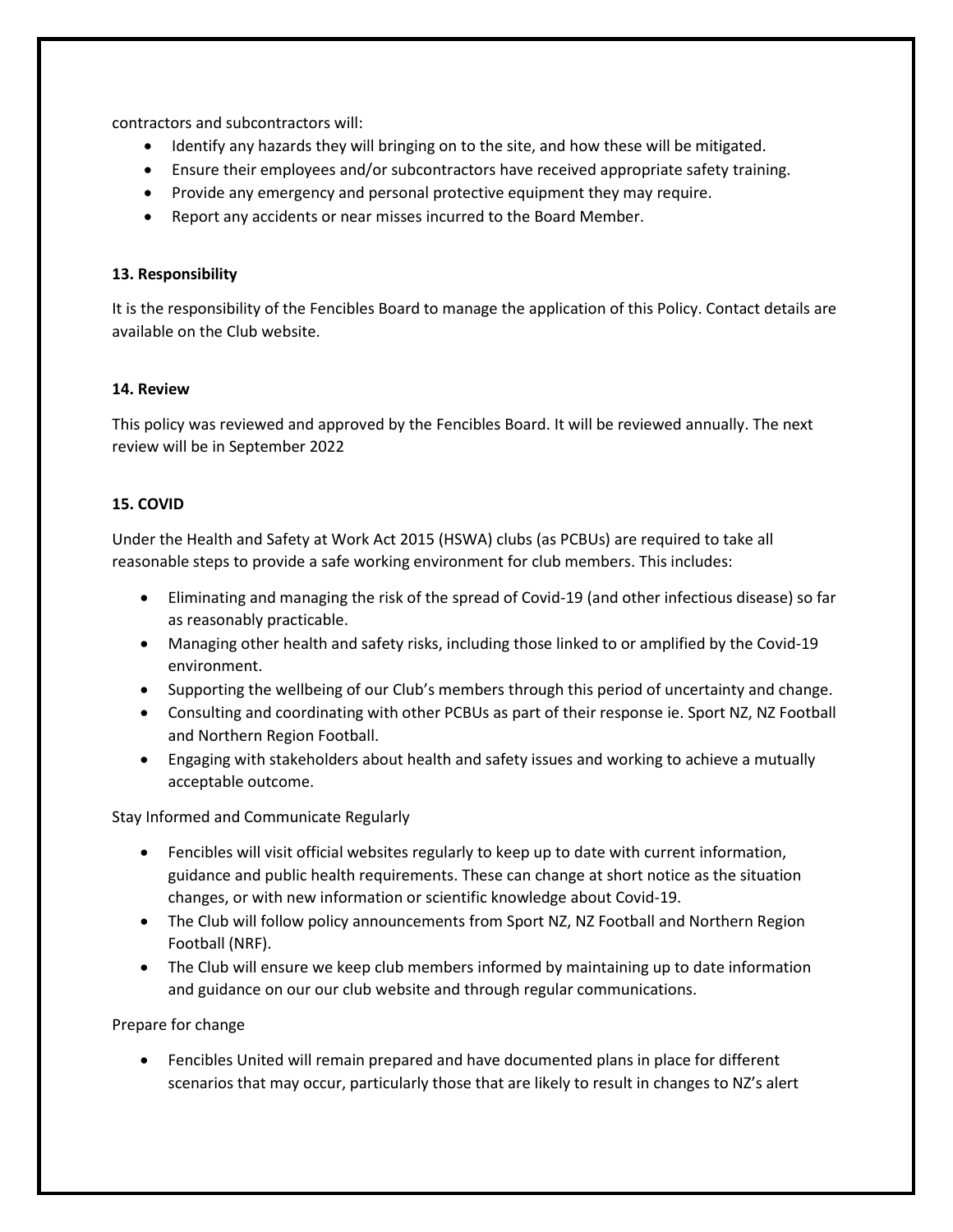levels noting these could be applied at a town, city, territorial local authority, regional or national level.

• The Covid-19 Public Health Response Order 2021 sets the public health requirements for managing the risk of Covid-19 transmission. It identifies the controls needed to minimise the risk for club members.

Following the guidance from Government, Health Agencies, Sport NZ, NZ Football and Northern Region Football, Fencibles will adopt their recommendations. These could include;

- Regularly engaging with club members, contractors, suppliers and other relevant PCBUs via email, website posts or Facebook posts.
- Encouraging Contact Tracing via use QR scanning codes or contract tracing book. QR scanning code posters will be attached around our two clubrooms and grounds.
- Social distancing protocols will be managed through the transitions between alert levels.

Monitor, Check and Provide Assurance

- Fencibles will ensure they have processes in place to monitor and check controls during all alert levels.
- Fencibles will ensure all equipment used in training sessions is cleaned afterwards.
- Ensure hand sanitizer is available to all coaches to ensure all players can sanitize their hands after training.
- Roll taking of players attending training sessions or programmes.

| <b>Fencibles United Health &amp; Safety Contacts</b> |                                                                                                                                     |                            |  |
|------------------------------------------------------|-------------------------------------------------------------------------------------------------------------------------------------|----------------------------|--|
| <b>Health &amp; Safety</b><br>Coordinator            | Karen Berry                                                                                                                         | secretary@fencibles.org.nz |  |
| <b>Club Chairman</b>                                 | Aaron Carson                                                                                                                        | chairman@fencibles.org.nz  |  |
| <b>Health &amp; Safety Information</b>               |                                                                                                                                     |                            |  |
| <b>Location of First Aid Kit</b>                     | <b>William Green:</b> Located in the canteen below the clubrooms.<br>Riverhills: Located in the upstairs bar area of the clubrooms. |                            |  |

# **HEALTH AND SAFETY CONTACTS AND INFORMATION**